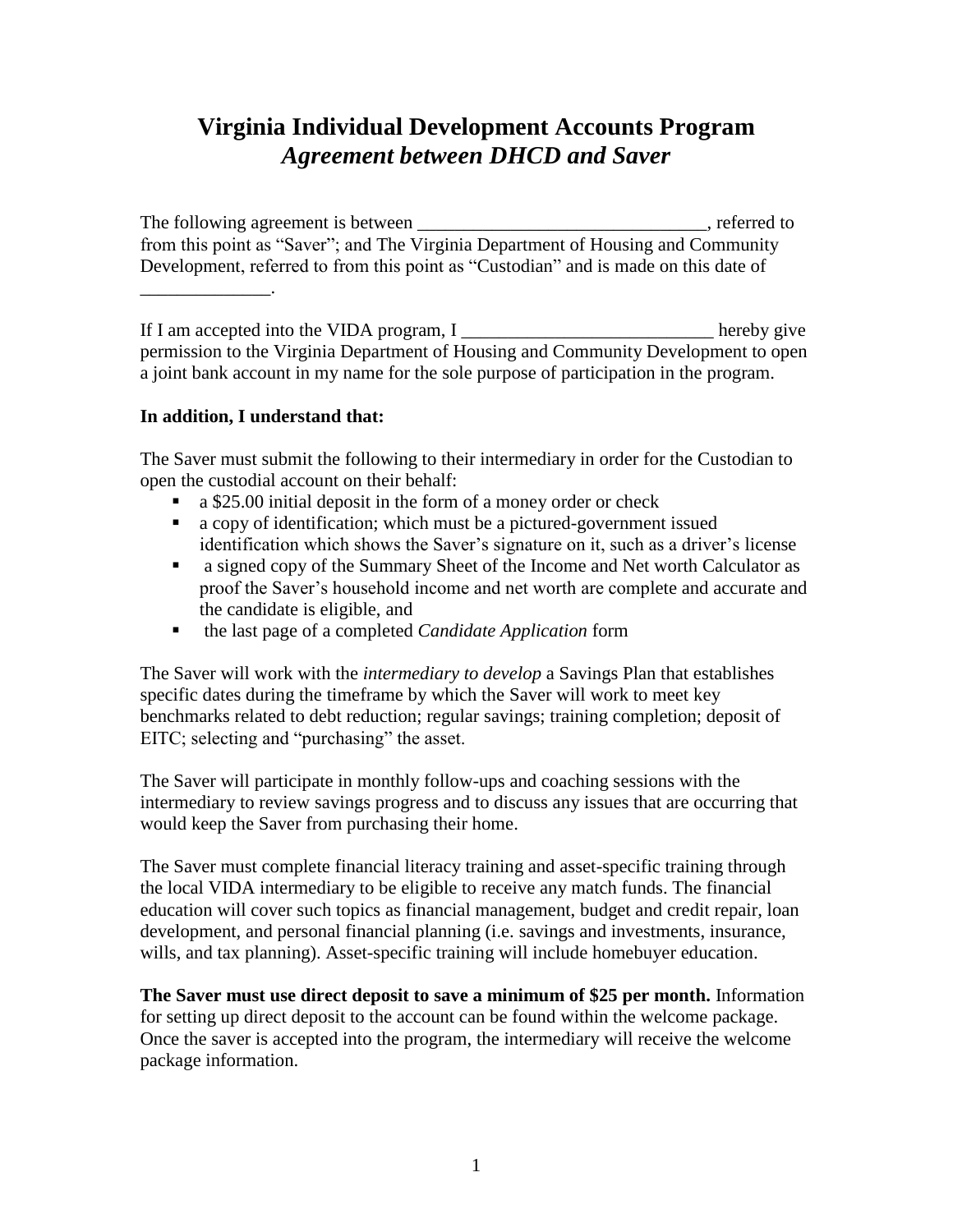If the minimum savings amount is missed three consecutive months, the Custodian has the right to terminate the Saver's participation in the program. The Saver will forfeit any match funds.

Custodial accounts will be held with the Saver's selected financial institution, a registered Federal Deposit Insurance Corporation that has agreed to be a financial partner with the VIDA program. The selected financial partner (or bank) has agreed to waive their standard minimum balance requirements and all account fees for a period of one year from the date the account is opened. At the end of one year, the Saver must maintain a \$300 minimum balance in order to avoid monthly fees. If the Saver's account falls below this minimum balance after one year, the Saver will be subject to service fees.

All monies deposited into the account by the Saver must be from earned income (as defined by the program) or from their federal tax refunds.

All monies in the custodial account, including interest earned, will belong to the Saver. The Saver **never receives** match funds. Match is held in escrow and paid directly to the vendor at the time of asset purchase.

The custodial account must be utilized by the Saver for the sole purpose of participation in the VIDA program, such that only earned income from direct deposits and tax refunds will be deposited in the account.

Withdrawal of funds for any purpose requires the official signature of the Custodian. The Saver will work through the intermediary and follow all program procedures to request withdrawals from the savings account. The Custodian will initiate withdrawals from the custodial account on behalf of the Saver. Unauthorized withdrawals or transfers from the custodial account by the Saver will result in termination from the program and forfeiture of match funds.

Emergency or non-qualified (only savings, no match) withdrawals are considered on a case-by-case basis for medical care, for payments necessary to prevent eviction, or for the saver to use to meet living expenses following loss of employment. In the case of an emergency withdrawal, the enrolled saver may access only the funds which they have deposited into the account. No match funds will be available. The saver will have five months to repay an emergency withdrawal from their VIDA account. If funds are not returned to the Saver's custodial account within that period, the Custodian reserves the right to terminate the Saver from the program. The Saver will forfeit match funds.

Qualified withdrawals (asset purchase, match and savings) can only be made upon completion of all training and **after monthly deposits have been made for a minimum of six months.** 

Match must be used at the time of asset purchase. No matching funds will be provided after the fact if the asset purchase occurred without the knowledge of the Custodian.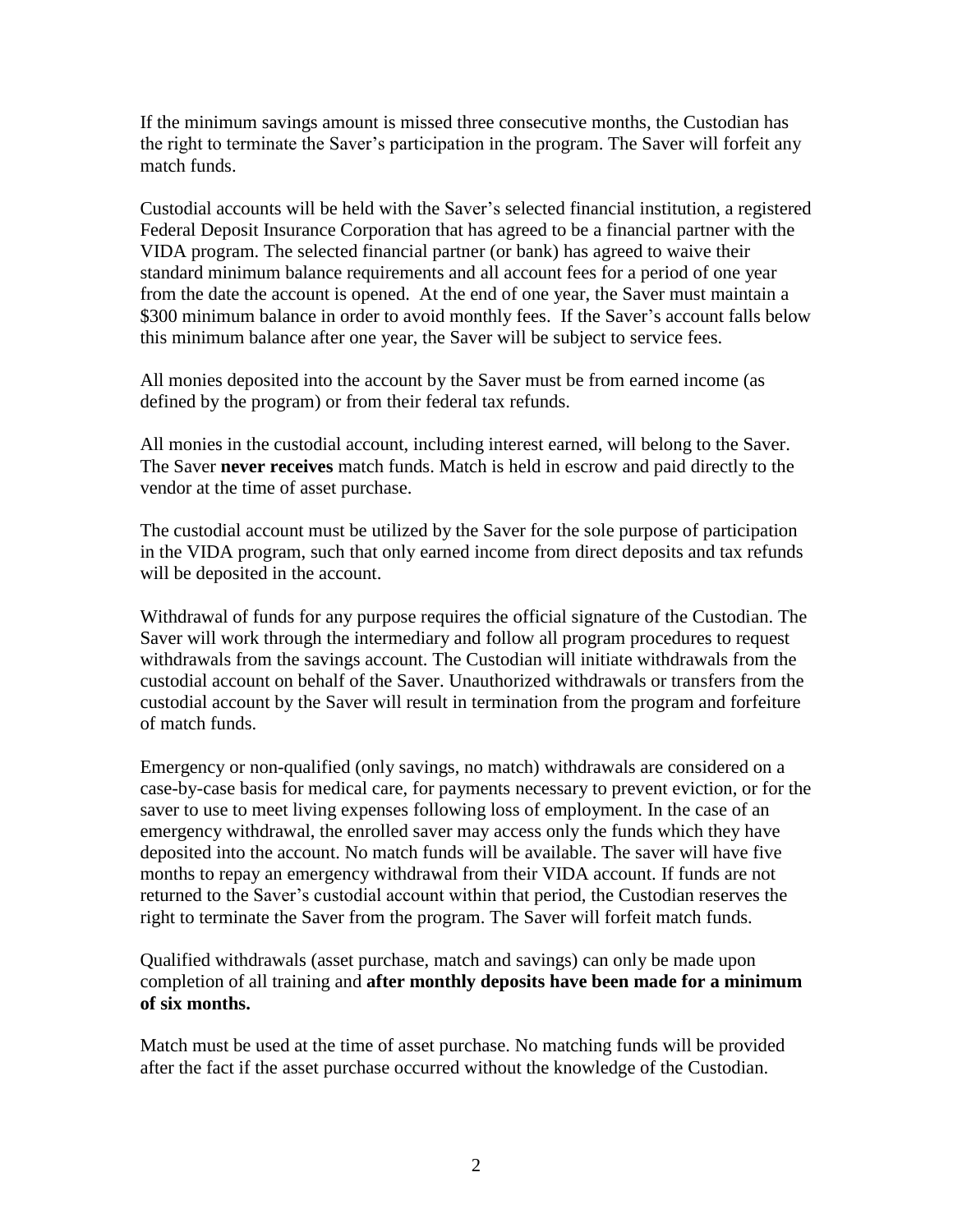After payment is issued to the vendor, if the purchase is terminated and the vendor issues a refund, the entire refund must be returned to the Custodian. The Custodian will return the Saver's contribution to the Saver.

Upon completion of an asset purchase, the Saver will provide proof of purchase of the asset to the intermediary no later than 30 days from the date of the purchase. Failure to do so may result in termination and no further qualified withdrawals will be allowed until such proof has been provided to the intermediary. VIDA match payments without adequate documentation regarding an asset purchase may be subject to repayment by the Saver.

The Saver shall keep the intermediary informed of any change of address or other contact information. Should the intermediary or the Custodian have any correspondence returned by the Post Office because of a change of address with no forwarding address, the savings balances will be deemed unclaimed property and be sent to the Treasurer of Virginia's Unclaimed Property Division.

## **The Custodian agrees to the following:**

Match funds will be accrued at a ratio of 8:1, for every one dollar deposited by the Saver, the Saver will accrue, at the time of asset purchase, eight dollars in match funds.

The Saver may accrue match funds for savings up to \$500 with the match amount not to exceed \$4,000.

The custodial account will be monitored monthly by the Custodian. Custodial account activity will be reported to the intermediary through monthly statements and the intermediary will provide such to the Saver.

The Custodian makes payment, on behalf of the saver, to an accepted vendor for the purchase of an eligible asset using both match and savings.

The Custodian will forward unclaimed savings balances to the Treasurer of Virginia's Unclaimed Property Division after due diligence in making contact with the Saver.

## **The Saver and the Custodian agree to the following:**

If the Saver withdraws from the program, all funds within the custodial account must be withdrawn and returned to the Saver within 30 business days of termination. The Custodian will withdraw all funds from the custodial account and return them to the Saver.

If the Saver requests a withdrawal of all funds from the custodial account, prior to making an asset purchase, the Saver will be withdrawn from the program.